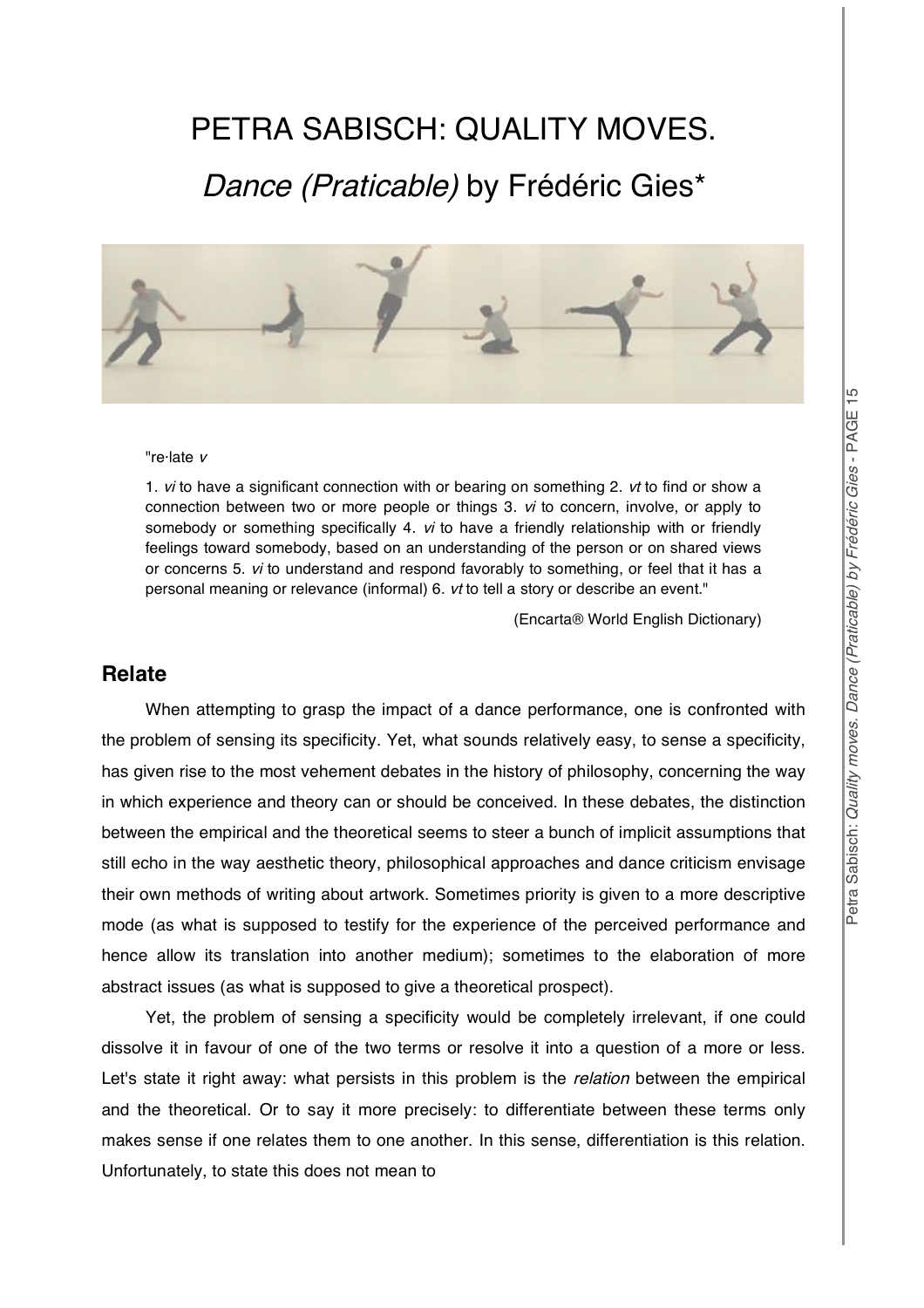do away with the difficulty to conceive this relation. This remains ineluctably a matter of further practice. Sense specificity.

The present text relates two practices: philosophy and dance.

One. In philosophy there is a line of thought called empiricism, that traverses the various and divergent conceptions of Hume, Dewey, James, Whitehead, Deleuze, Guattari and Massumi, only to name a few. What matters in empiricism, be it characterized as radical, superior, transcendental one or as empiricism only, are precisely relations. As a point of departure, and in order to prevent philosophy from becoming a playground for mere abstractions, universals and generalities, empiricism has first of all obliged thought to consider its relation to experience.<sup>1</sup> To make a long and finally not very linear story short, let me just paraphrase in a paradoxical formula, how Gilles Deleuze conceives the complex relationship of the empirical to the theoretical in his empiricism: It is what forces us to think that which can only be sensed.<sup>2</sup> In this conception, the theoretical and the empirical are combined in a way that prevents them from being derivative of each other and also from being aligned in a hierarchical fashion. Nevertheless, everything in Deleuze's transcendental empiricism starts with the sensible, or rather at its limit, there where it compels thought, a thought that has always to be related back to the differences in sensation:

"Empiricism truly becomes transcendental, and aesthetics an apodictic discipline, only when we apprehend directly in the sensible that which can only be sensed, the very being of the sensible: difference, potential difference and difference in intensity as the reason behind qualitative diversity. It is in difference that movement is produced as an 'effect', that phenomena flash their meaning like signs. The intense world of differences, in which we find the reason behind qualities and the being of the sensible, is precisely the object of a superior empiricism. This empiricism teaches us a strange 'reason', that of the multiple, chaos and difference (nomadic distributions, crowned anarchies)." <sup>3</sup>

Two. How does this practice (of differentiating the empirical from the theoretical) manifest itself in choreography and dance? In what way does dance process its sensible specificity? And what does it mean to pose this question to a practice that takes place in the location for theory par excellence, the theatre?

One in two: Let's come back; let's spell it out first, the empirical: to sense that which can only be sensed. The theoretical: to view, to conceive, to image what forces us to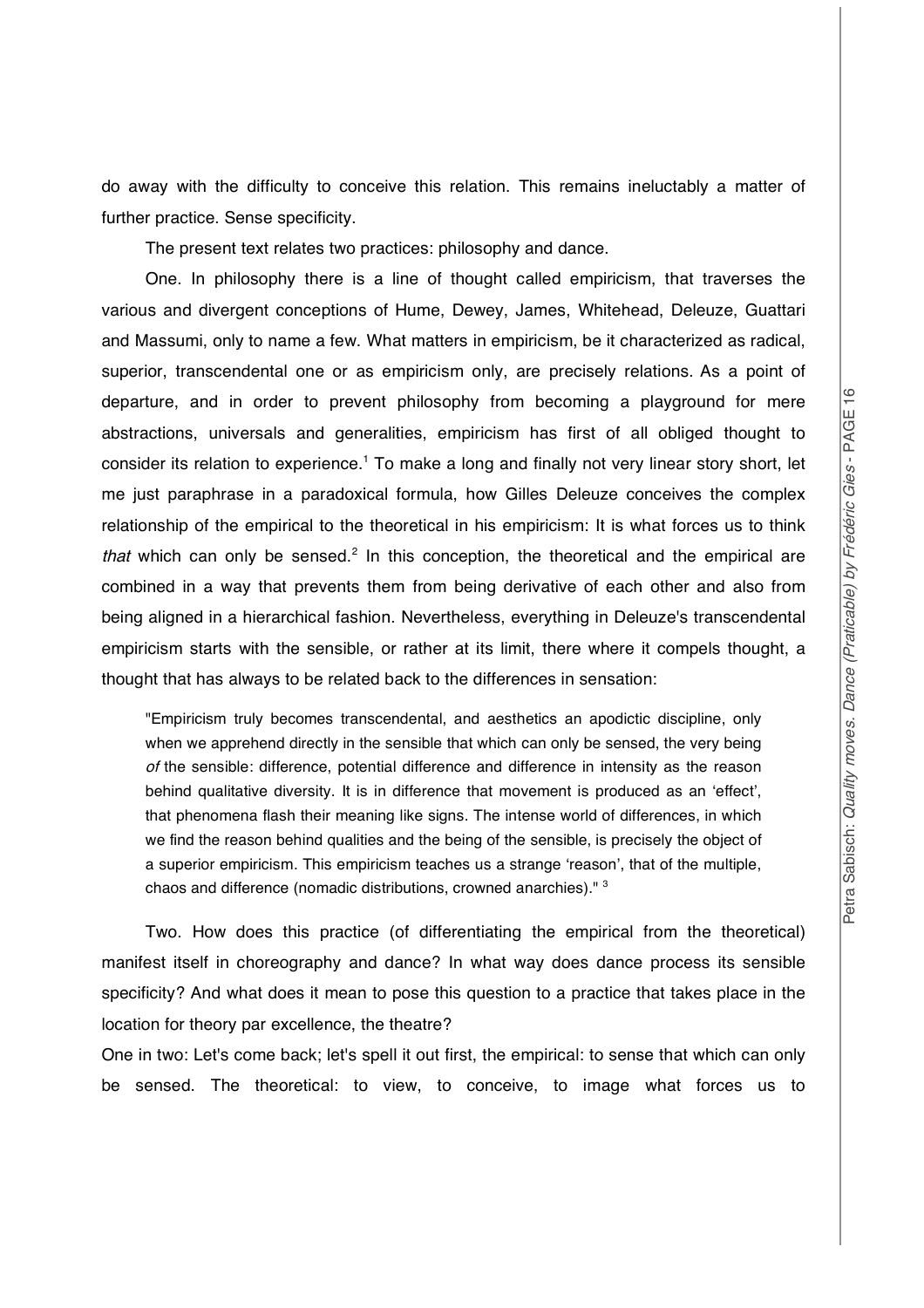think the sensible**.** What follows is an investigation into how this relationship between sensing and viewing is processed in the performance Dance (Praticable) by Frédéric Gies.

#### **Viewing Dance as an effect of movement qualities (the theoretical)**

Frédéric Gies' performance "Dance (Praticable)" is a solo that takes place on a white dance floor with no set at all, except the loud speakers at the side of the stage. It begins with Gies coming on stage, dressed in short blue training shorts and an ordinary green T-Shirt: the non-fetishized training outfit of a barefooted dancer with shoulder length hair and a moustache. Accompanied by a disco track, the dance starts abruptly by walking in a straight line towards the audience and facing the audience. After an interval of silence, the three most popular songs of Madonna's "Confessions on a dance floor" resound. "Hung up", "Get Together" and "Jump" are played out subsequently, whilst Gies's continuum of movements unfolds through changes of modes, tone, rhythm, velocity, spatiality, intensity, without using slow motion.<sup>4</sup>

Instead of giving here an exhaustive description of each section, it seems more interesting on the one hand to call upon the reader's imagination of Gies' movements alongside the printed score and the present collection of texts. On the other hand, I will further expand upon the pertinent percept that marks *Dance*.<sup>5</sup> This percept consists in the fact that the danced movements are produced through the differentiation of movement qualities.

Stating this might sound trivial, since every dance performance seems to use, whether consciously or not, movement qualities. Yet, *Dance* shows a choreography that is not in a first place initiated through the forms of movement (as ballet does for example) or through their function (as in contemporary task-oriented performances). Neither does it follow the most common choreographic procedure of building up a specific vocabulary of danced movements and thereby establishing a style proper to the author or relative to a certain technique (as one can recognize a Cunningham or even Contact Dance style).

Instead, Dance shows the formation of movements as an effect of the most heterogeneous qualities of bodily movements. A kind of grammar of movement, made of qualities. In this sense, the qualities serve as movement generator. But to consider the qualities separately, would mean to loose track of what is key to Dance. Since as soon as movements emerge from these qualities, they enter into a relationship with the forms they produce. Gies uses this relationship between the movement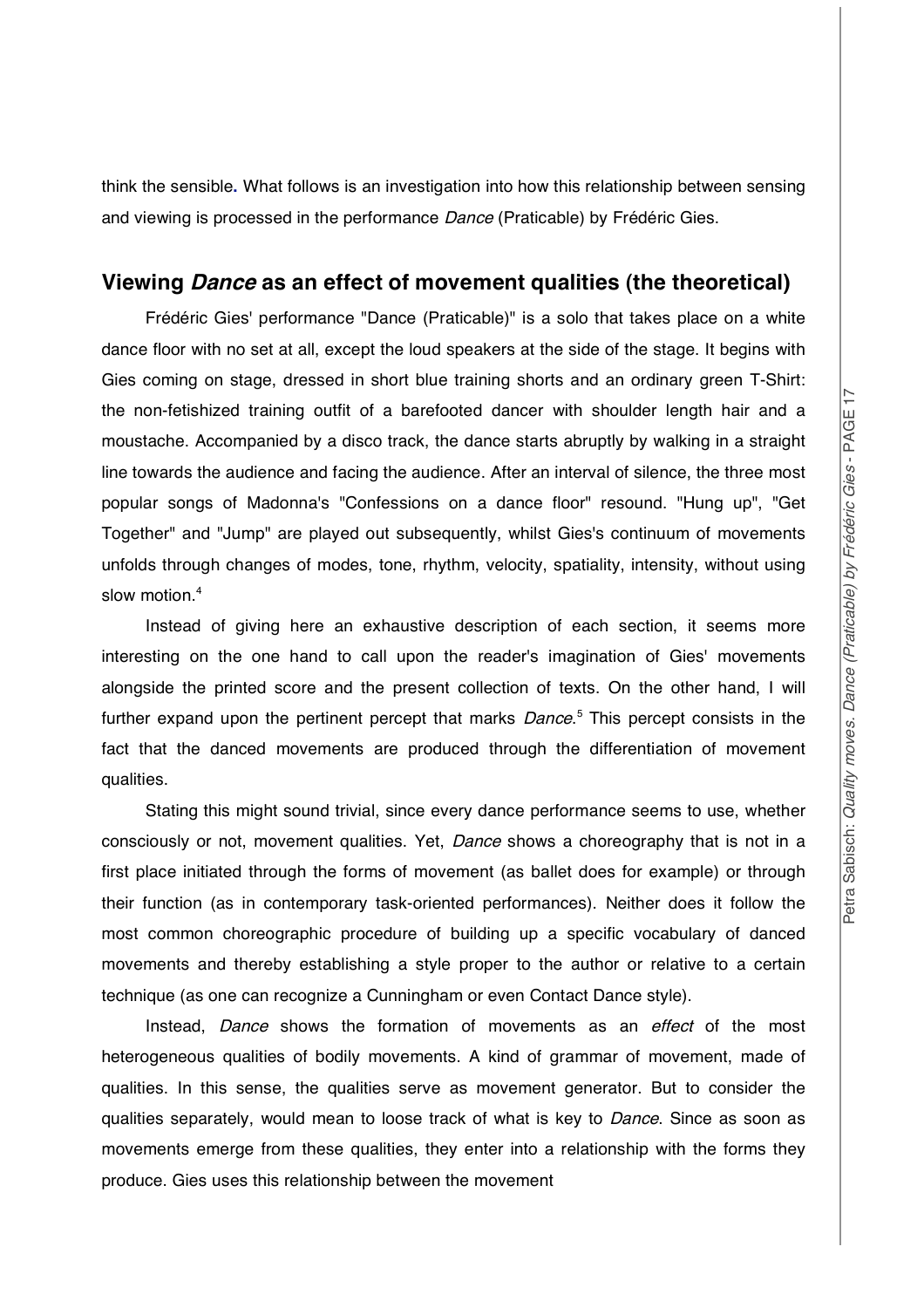Petra S a

quality and its visible form in order to create a friction with recognizable choreographic styles. In other words, when you see Gies dance, you see a whole history of dance styles (e.g. Cunningham, Brown, Contact, Jazzdance, Dancefloor etc.) popping up via his movements, without yet representing them. At this point, it is crucial to note Gies' non-representative way of showing these styles: neither are they merely copied forms, nor is their accomplishment parodied through a lesser degree of perfection in the interpretation. It is rather by producing and running through these differences in specific movement qualities that the diverse dance styles emerge and flash across from within Gies' movements. In this sense, the styles are quoted, but again, this quote does not cite a form as such but a way to produce movement via heterogeneous qualities. It is an entirely new manner of quoting, that sparkles with a great dose of humour out of Gies's dance: precisely by following with rigour the principle of producing differences in the initiation of movement qualities, it keeps an enlightened difference to that which is quoted. It uses the qualities that inevitably participate in any production of movement (quoting how the movement is produced), without ever becoming the stylistic signature of an author. Qualities just belong to everybody and that is the very point of *Dance*.<sup>6</sup>

In order to make it more concrete, imagine for example somebody who moves around with linear, contemporary ballet movements, yet without having the leg lifted up to athletic height, without having pointed the toes and maybe even without having the leg fully stretched out. Imagine further, that this way of moving strangely reminds you of Cunningham, without yet following the rigour in form accomplishment. And then imagine Gies dancing precisely these movements with a particular attention on something that you might not know. Imagine also, that as a spectator you are able to follow this attention-trajectory in different qualities, and you realize that one of these qualities, (whether you are able to name it or not) - here for instance the lymphatic system - seems to underpin all of Cunningham's style without reproducing it in its precise form. In this way, you can get an approximate picture of what Gies' work consists of: first of all a practice of sensing, using and switching between differences in initiating movement qualities (see the practice of Practicable)<sup>7</sup>; secondly, a rigorous analysis of what these qualities evoke in imagery and in particular in the one of dance history, and thirdly, an injection of the appropriate dose of ambivalence into the performance so as to make dance styles appear without directly displaying, representing or re-enacting them. How does this strange and humorous choreographic operation work?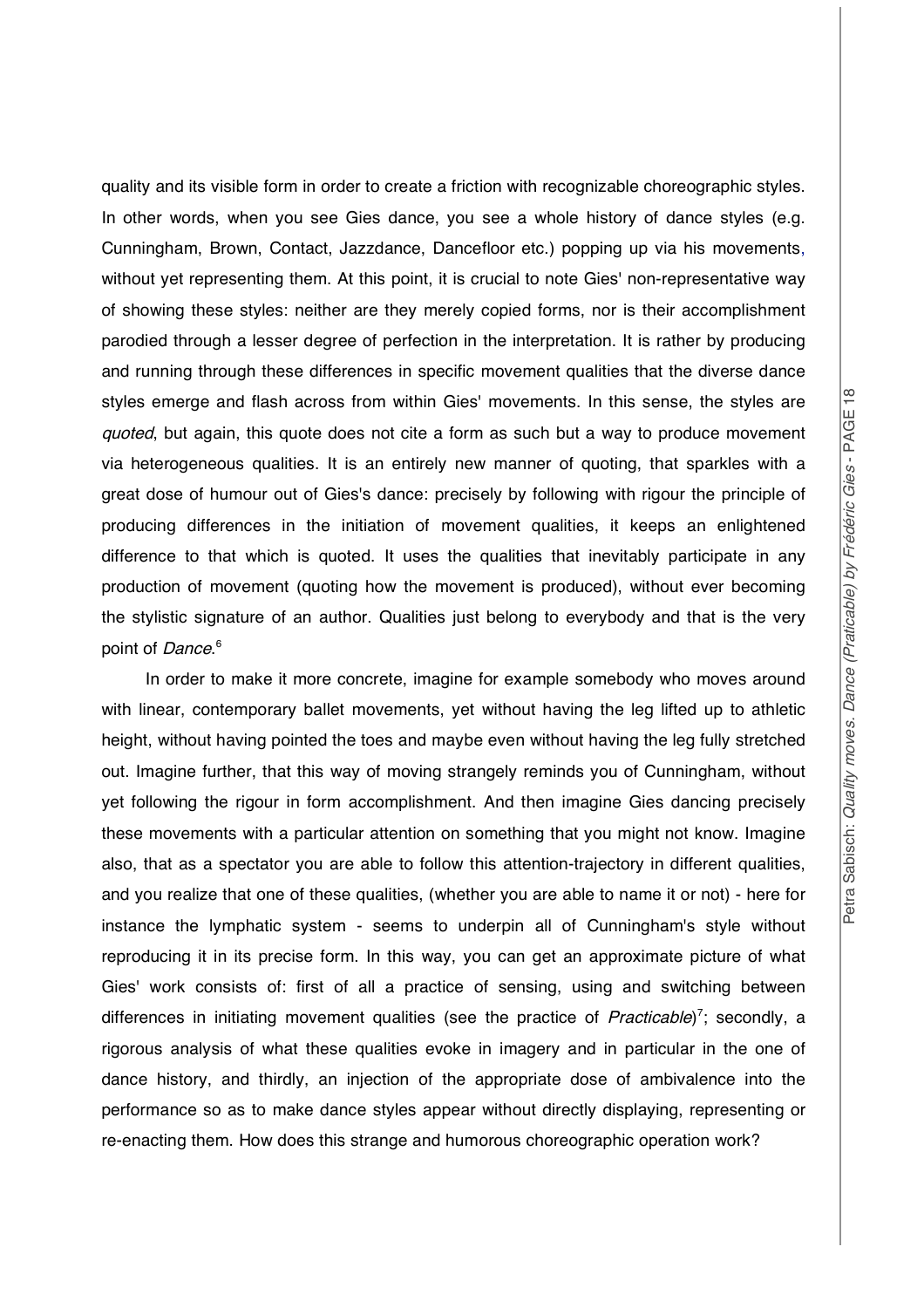## **The necessary speculation of movement in the relation between sensation and imagination (the empirical)**

Gies's working methodology for *Dance* has been strongly influenced by his yearlong encounter with Body-Mind Centering.<sup>8</sup> Developed by Bonnie Bainbridge Cohen and her colleagues since the seventies, this body practice explores the body's diverse systems, such as the organic, fluid, skeletal, ligamentous, muscular and neuroendocrine.<sup>9</sup> The connections of and between these systems are investigated through the interweaving of anatomical and physiological knowledge with the sensations of qualitative changes in movement, encompassing touch and voicing. This text will not venture an outline of what BMC is, but rather expand on that very relation between sensation and imagination in movement production, which caught my attention throughout my encounter with Gies's practice, and more precisely, when learning the score for the group version of *Dance*.

What first arouse my curiosity, was the affirmative approach to scientific facts, that one might paraphrase as following: "If we take as a given the information about the human body as provided by anatomy and physiology, i.e. that all these cells, organs, inter- and infracellular communication, the glands and the other diverse systems exist, then let's go for it, let's sense them." The implicit assumption, that it is possible to sense what exists, seems both playful and startling at once: playful, because sensation demarcates on the one hand precisely that phantom limb that is constitutive of the construction of scientific facts, and startling, because here sensation is not understood as contradictory to the facticity of facts, but rather as a means of using them in another way. That is to say, as a different experimental practice.<sup>10</sup> In this way, sensation is first of all put in relation to the anatomical and physiological findings and not obturated in an esoteric practice, as an enigmatic phrase such as "Go into your organs" might suggest.

In her book Sensing, Feeling and Action, Bonnie Bainbridge Cohen describes, at the example of an exploration of the organs, how this operation works:

"Feel <sup>a</sup> 'place' in your body, somewhere in the contents of your pelvic, abdominal, thoracic, or cranial cavities, inside your skeletal-muscular container. You do not need to know the name or function of that 'place,' but you can simply use your sensory mindfulness to localize your focus. Or, locate the organs in an anatomy book and study their names, size, shape, location and function. Then utilize your imagination to transfer that information to your own body." (p. 31)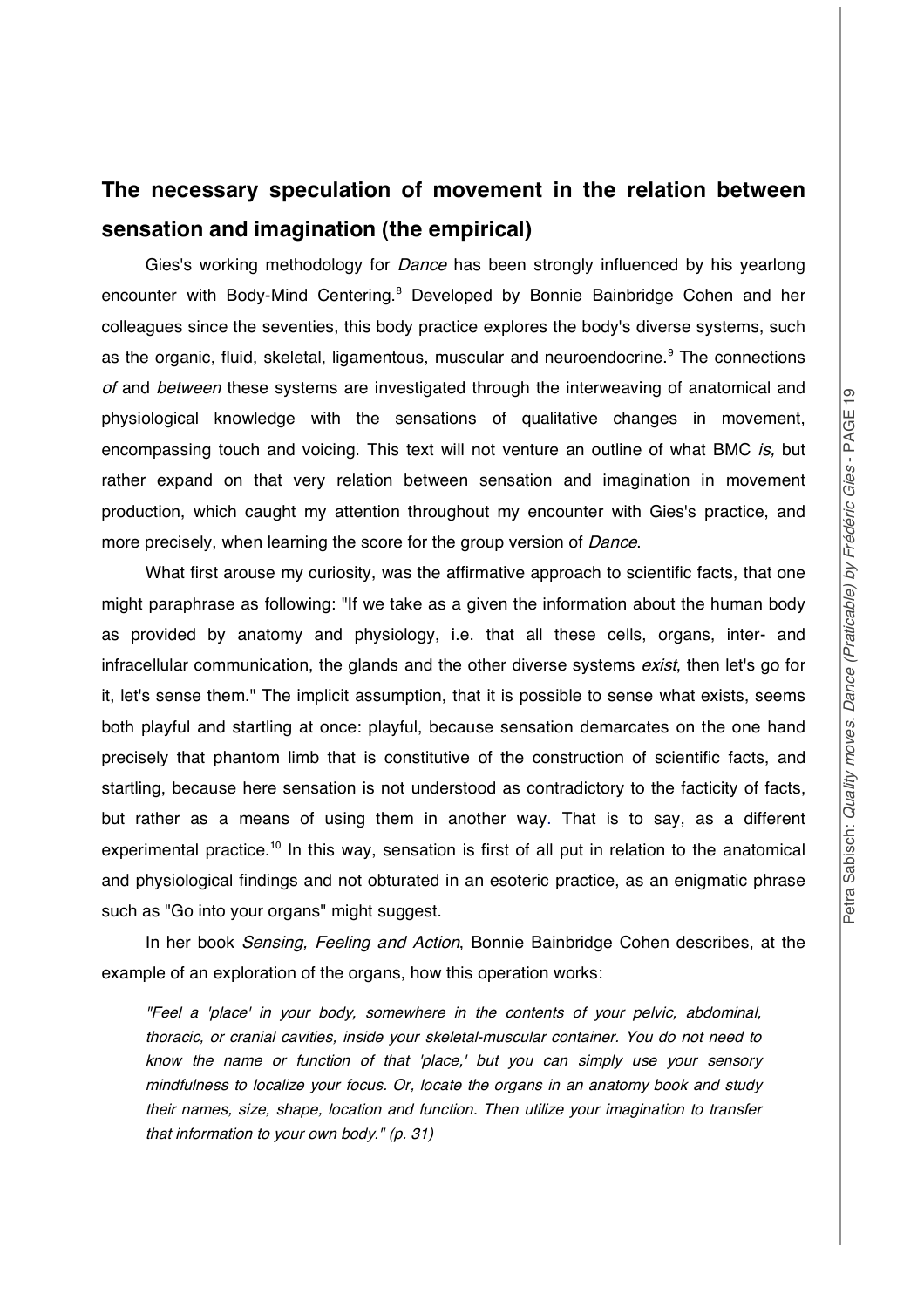In Gies's work, both procedures are used: one examines a part of the body by attempting to sense its specific materiality, characteristics, movement parameters and its connections to other systems. Sensing this body part means then to let it resonate until movement becomes initiated. Alternatively, one views the anatomical images of a chosen part of the body, relates these images to the knowledge of its specific functions and tissues, and fine-tunes this projected embodiment in relation to the sensation.

At a first glance, one might think that these procedures differ through either an internal or an external motivation of the sensed movement. In fact, they are only two different directions of one and the same process, in which sensation and imagination inseparably interlace and permanently feed back into each other. It seems that there is no sensation that would not be accompanied by an 'image-production' procedure. For as soon as attention is paid to the manner in which a sensation channels its way through the body, you start to picture the differential that the sensation is made of in order to characterize its specificity.<sup>11</sup> To image sensation or imagination. The complex of images you receive is then again re-adjusted in relation to the sensation, and sometimes the image-aggregate, in the process of its formation, drifts you away from the initial sensation. It troubles and modifies the sensation, which responds by triggering another image of its by then modulated differential. An infinite feedback circuit. <sup>12</sup>

What is so curious about this relationship between sensation and imagination is that it is so prolific in unlocking new possibilities of moving and thinking movements: a sheer inexhaustible "sensimagination", or a perpetuum mobile of modulated relations. This relational compound no longer represents movement as a direct line running from point A to point B, alike a dual system in positional analysis. (Remember the key argument of Bergson's philosophy of change, according to which nothing is understood of the quality of a movement, if one cuts it down to the size of successive sequences of displacement in space).<sup>13</sup> The texture of this relational compound is rather made of a dynamic network of sense-image-permutations, out of which more or less amplified movements are catapulted into the field of visibility.

What triggers every single movement to run through the connective tissue of this network is what I call a "necessary speculation": a speculation, because it literally "speculates", i.e. considers and contemplates the vague and dynamic differential in the inbetween of sensation and imagination. This speculative aspect is necessary to the extent that it specifies the quality of the movement in a constant process of re-adaptation to the modulated differential. In this way, the movement is propelled by a kind of conjecture. Yet, this guesswork is not at all based on incomplete informa-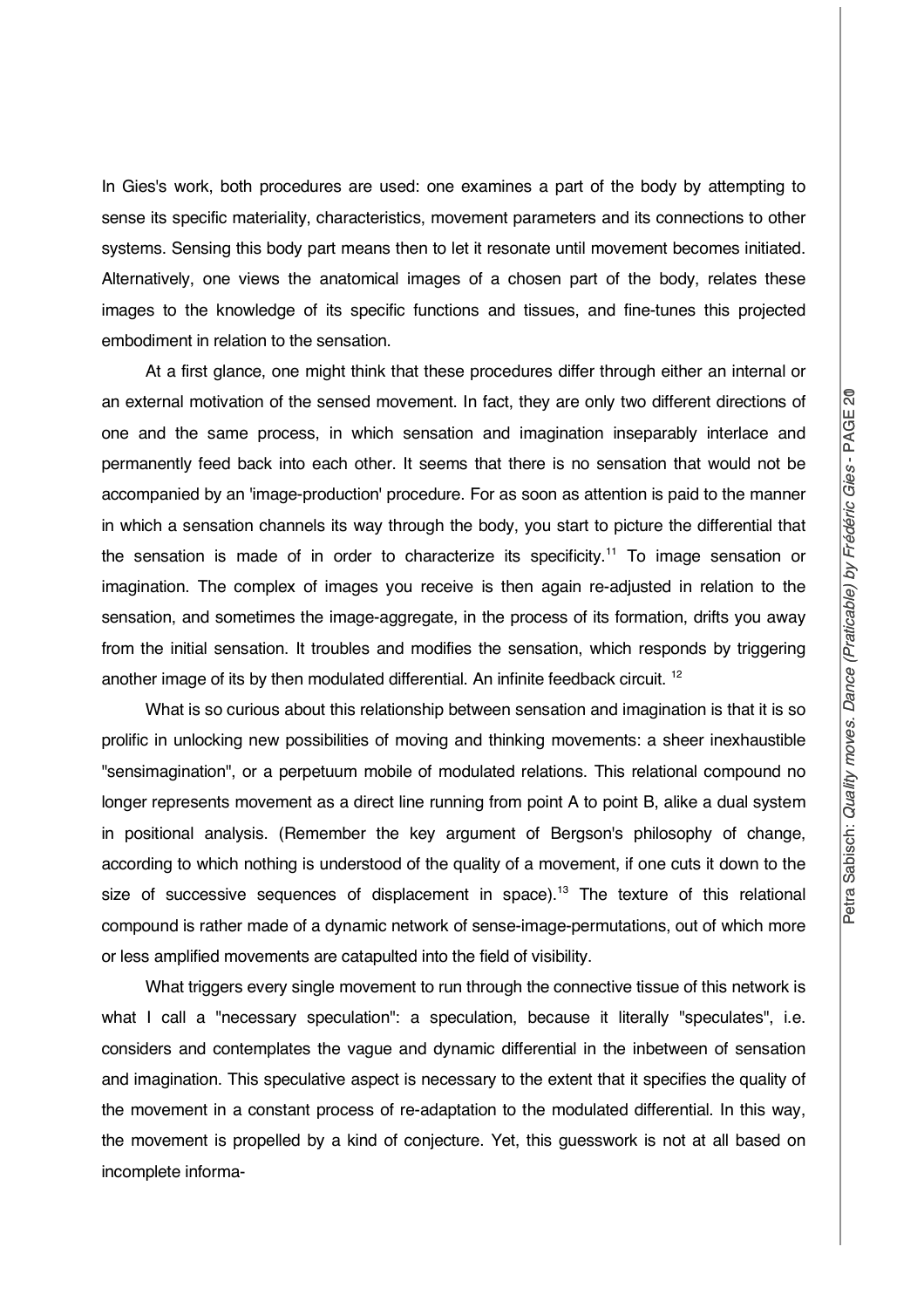tion or insufficient knowledge on the relationship between sensation and imagination; it is rather the exact expression of the indeterminacy of the relationship. Without such speculative insights into the 'co-instant' interplay between the kinaesthetic regime and the imageproduction procedures of the imagination, no specifications concerning movement qualities could be made. In this sense, it is the necessary speculation of movement that first of all transforms the undetermined relationship between sensation and imagination into a singular one.<sup>14</sup> It engineers difference in movement qualities, without ever exhausting the virtuality of the relation.<sup>15</sup>

It is crucial here to highlight that this necessary speculation of movement is immanent to the relationship between sensation and imagination. In this way, it resembles the concept of "interpretation" that Simon Hecquet and Sabine Prokhoris have explored in terms of choreographic scores. In their book Fabrique de la Danse they show how far interpretation is already implicit in choreography and hence redoubled in the score: "écrire une lecture" or writing a reading.<sup>16</sup> The "lecture" is then not only due to the cinetographic enterprise of translating a series of movement modifications into a graphic sign system. It intervenes already in the specific practice, through which *Dance* is fabricated: the necessary speculative zone of a sensation-imagination-relation, out of which movements emerge, that are no longer subject to a history of codified forms and authorized styles, but involved in everybody's qualities.

In this context of sign-translations and score inventions, is it necessary to remember that the practice of choreography is, like any other artistic practice, already made up of signs? However, in contrast to common sense models of semiotics, these signs are no longer subordinated to a signifier-signified relation. They are rather what compels by not yet being pinned down as either a sensation or a signification. And precisely from amidst the perplexity of what gives to sense and of what signifies, they allow for the interpretative/ speculative as agency of differentiation. Retracing this necessary speculation as immanent to Dance means then to do away with a conception of empirical relations to which interpretation could be merely added, like honey on a slice of bread. It also means to replace a dialectic conception of the sign with a concept of what compels sense. And, last but not least, it eradicates the illusion that artistic practices would require external textual procedures, in order to make this way of viewing, interpreting and speculating happen. For his part, Gies shows that quite the contrary is the case: *Dance* est une lecture.<sup>17</sup>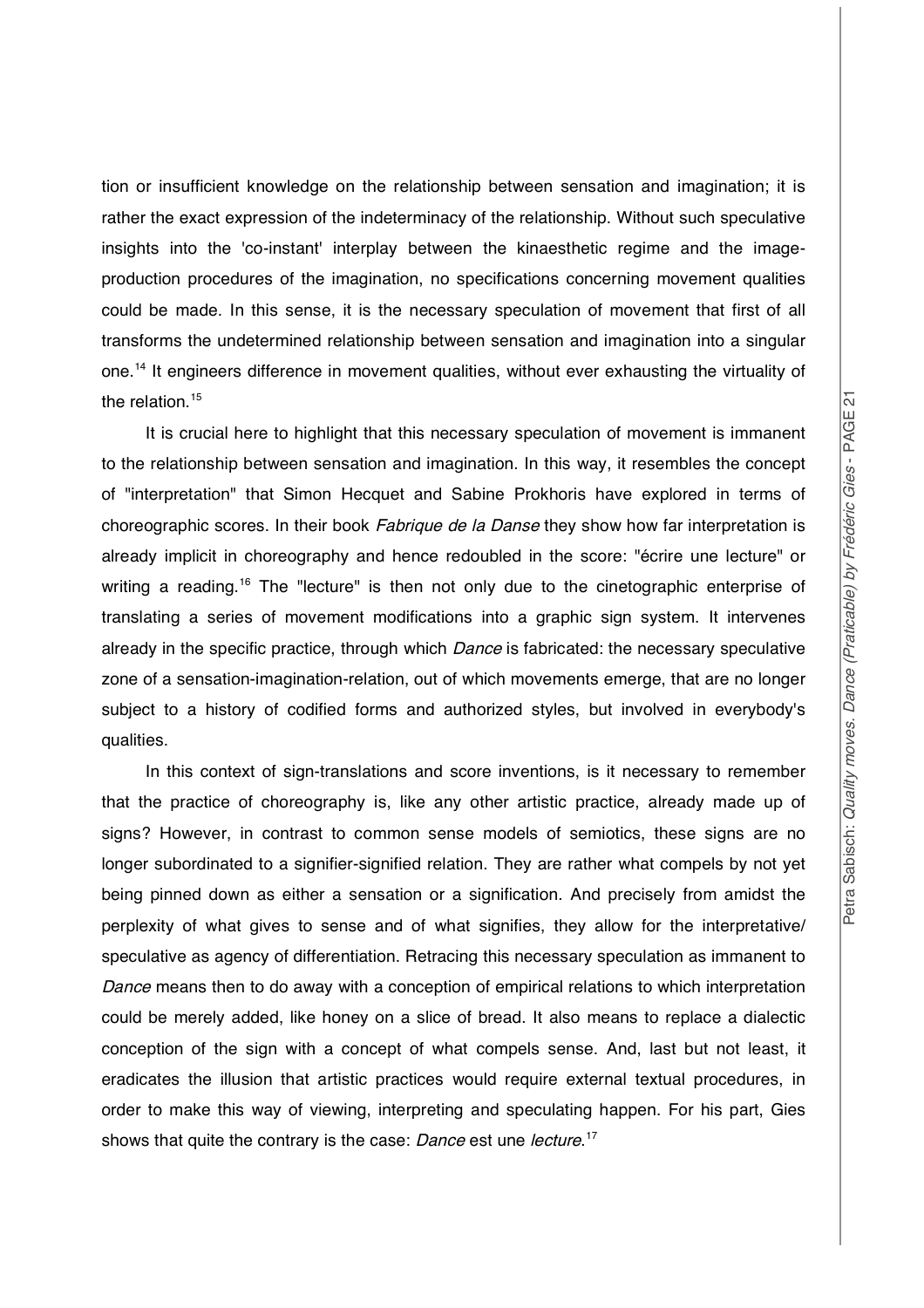### **Relate differently: sense, view, speculate. About qualitative moves in dance**

Three. By interlocking the experience of moving with the capacity of viewing what this kind of movement production produces, Dance gives to see in how far the theoretical participates in the empirical. Still, it is not enough to say that these two terms are related and participate in each other; one has to grasp the specificity of their relation. What specifies their relation in *Dance*, is precisely that necessary speculation, which triggers movement by imaging qualities according to a differential of sensation. As a result, different movements appear as transitional effects of qualitative transformations in the body. Qualities that move and cause to move. These movements are different from one another, but equally considered. It is as if their form would not matter, although it is evident that as soon as they become visible, they take on a specific form. Nevertheless, in *Dance*, the forms of movement are secondary to the qualities of movement. They are what derives from a change in quality. And precisely because qualities subtend the forms of movement, all sorts of recognizable dance styles can emerge within differences in quality, without ever being represented directly.

Consequently, the whole scenario of dance seems to be inversed: What is at stake is no longer the specificity of forms of movement, a singular vocabulary or the expression of a self, but rather a grammar of the formation of movements by difference in quality. Thereby Gies radically redefines dance as what already traverses us potentially and yet, makes us move not only differently but specifically: a qualitative shift. Not only in relation to the history of dance, but also to the history of conceiving relations.

Sense it, view it, speculate it.

l

<sup>\*</sup>This article has been published in Frédéric Gies: Dance (Praticable), Berlin 2008, pp. 15-24. The pagination refers to this edition.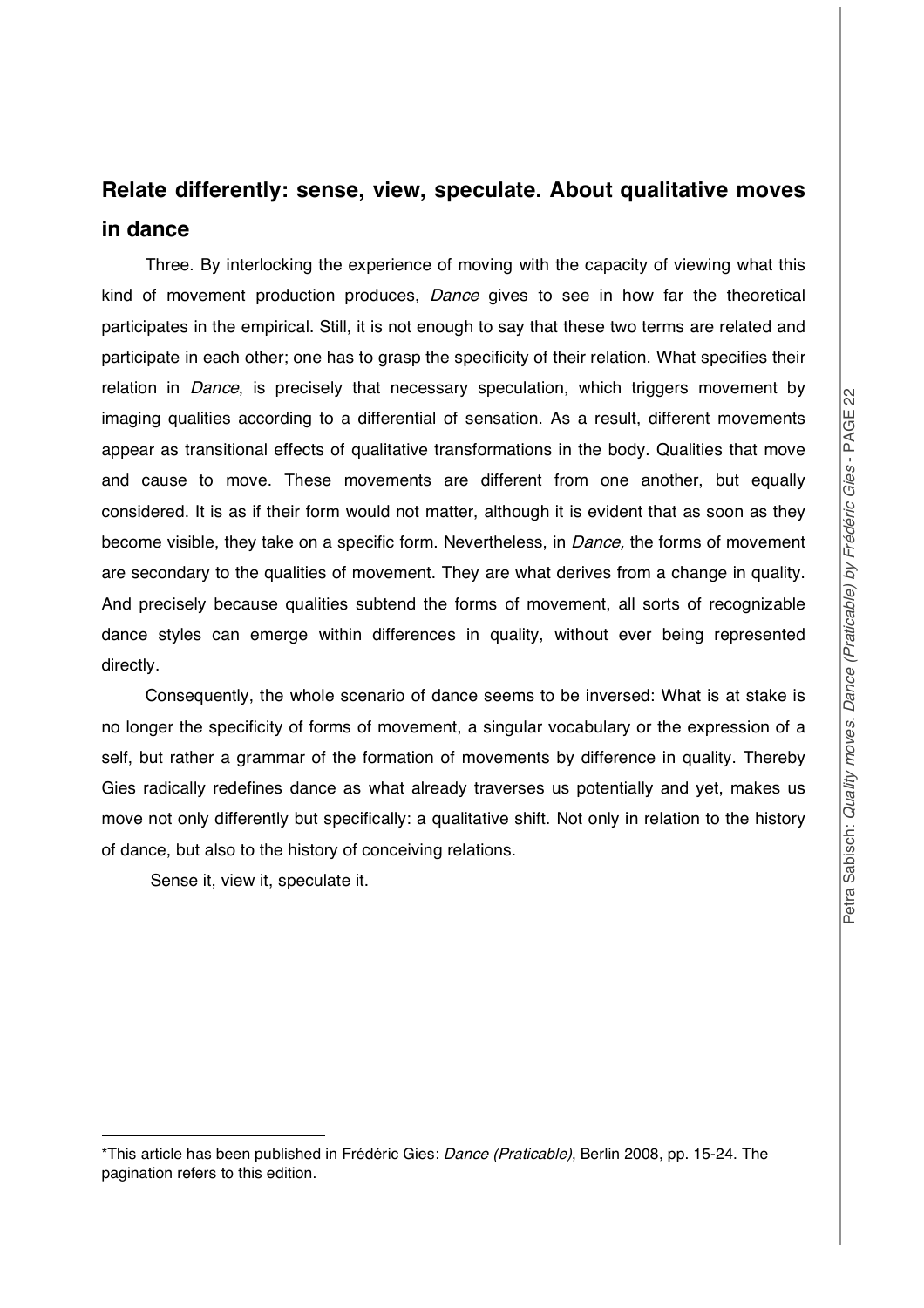#### [page 23]

l

 $1$  In his radical empiricism, William James defines these relations as conjunctive ones: "Radical empiricism, as I understand it, *does full justice to conjunctive relations*, without, however, treating them as rationalism always tends to treat them, as being true in some supernal way, as if the unity of things and their variety belonged to different orders of truth and vitality altogether." William James: Essays in Radical Empiricism. New York: Longman Green & Co 1912, p. 44.

<sup>2</sup> See the famous third chapter "The Image of Thought" in Gilles Deleuze: *Difference and Repetition*, trans. by Paul Patton, London/ New York: Continuum, Reprint (1994) 2001, pp 164-213. [Originally published as Différence et répétition, Paris: PUF 1968].

 $3$  Gilles Deleuze: Difference and Repetition, trans. by Paul Patton, London/ New York: Continuum, Reprint (1994) 2001, pp. 68-69.

 $4$  It is interesting to set *Dance* in relation to what has been called "conceptual dance" in the nineties, and more particularly in what concerns the display of continuous bodily transformations, in which slow motion became a specific means of perception. Leaving aside the unfortunate debate about "nondance" - a hallucination by pseudo-critical guardians of the discipline that confined dance to a mausoleum of codified movements - I will shortly outline what marks this interest by referring to Xavier le Roy's solo performance Self-Unfinished as an example. Self-Unfinished invents a cinematic regime of attention that plays, amongst other things, with movement as a winding back and forth of time. On the one hand, slow motion is used here as a specific movement quality, but also and primarily as a particular device to render perceptible the constantly changing imagery of a body which cannot be fixed. Or, to come back to the opening paragraph of this article, where relations are the vanishing point of terms: it shows a self without terms, since it renders these terms as timely processes, that permanently disclose new images, new relations, evolving continuously, upside down, inside out... It seems that *Dance* takes up the crucial feature of continuity for the perception of change from another angle: there is no need to use slow motion as a cinematic device, but a necessity of using the continuity of movements in order to show in which manner the constant switches between different qualities of initiation change the shape and style of movements. Hence Gies replaces what has in the meantime become an aesthetic feature of the nineties, with his own regime of change in movement qualities. Thereby he demonstrates that the "conceptual" in dance has never been limited to just one way of moving. For a more thorough analysis of the impact of relations in contemporary choreography and the cinematic regime of le Roy, see Petra Sabisch: Choreographing relations. Contemporary choreography and practical philosophy at the example of works by Antonia Baehr, Gilles Deleuze, Juan Dominguez, Félix Guattari, Xavier le Roy and Eszter Salamon, Dissertation, forthcoming London 2009.

 $5$  The term "percept" refers to a Deleuzian vocabulary and designates a package of sensations and relations that is immanent to the artwork and hence irreducible to a subjective perception. See e.g. Gilles Deleuze: Unterhandlungen. 1972 - 1990. trans. by Gustav Rossler, Frankfurt am Main: Suhrkamp 1992, p. 199 [originally published as Pourparler 1972-1990, Paris: Editions de Minuit 1990]. More precisely it means the encounter between terms, that is different from the terms and involves a change, see Daniel W. Smith: Introduction "A Life of Pure Immanence": Deleuze's "Critique et Clinique" Project (pp. xi- liii), here p. xxx, in: Gilles Deleuze**:** Essays Critical and Clinical, transl. by Daniel W. Smith and Michael A. Greco, London/ New York: Verso 1998 [originally published as Critique et Clinique, Paris: Les Editions de Minuit 1993).

 $6$  Much more could be said about the consequences of this approach for issues of authorship, since it allows to think a radical equality in value between different bodies and dance styles. This radical equality shows up in the diverse parameters of Gies's conception of dance, for instance in the use of the score as a means to steer co-choreography. The choice of Madonna's popular dance floor music is here also exemplary, because it is itself composed of quotations of musical styles. Furthermore, his interpretation of dance suggests precisely that dance is not a judgemental set of formed movements, but rather a means of levelling any hierarchy of values into a series of differences, which evolves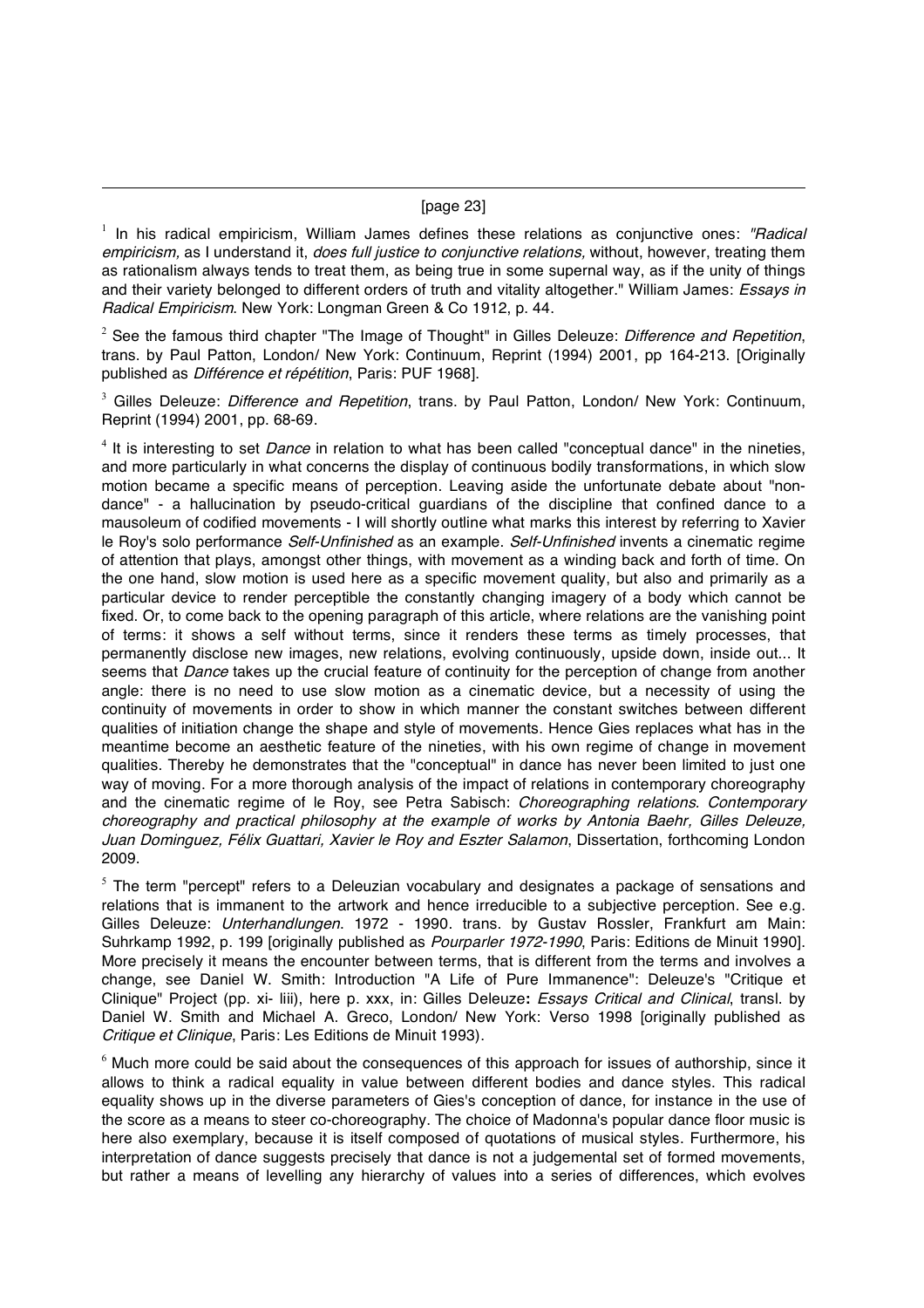through working with qualities. It is for this reason that Gies does not worry at all about playing three tunes from the same album. He merely does away with what has been an essential characteristic in the formation of contemporary dance: the rejection of a simple illustrative use of music for dance (in contrast to ballet and dance theatre). Therefore he redefines dance as that which emerges out of a main stream of accessible qualities, which become specific only through a careful work on difference.

l

 $7$  Praticable is a research platform initiated and run by a group of dancers and choreographers (Alice Chauchat, Frédéric de Carlo, Frédéric Gies, Isabelle Schad, Odile Seitz). It aims at sharing physical practices in order to circulate specific practical know-how, to invent new practices and to create different modes of distribution for performances. For more infos, see <http://www.praticable.info>.

 $8$  Please note, that BMC<sup>TM</sup> is a registered trademark owned by Bonnie Bainbridge Cohen. In this text, the trademark symbol is omitted after the word, when reference is made to individual encounters with this experimental practice. As this article is clearly not interested in retracing whether or not these individual encounters took place within the "authorized" frame or through the study of the accessible books, the practice with other practitioners or other auto-didactic approaches, rather it draws upon that very complex of questions, which come out of these experiential encounters. For further information see also <http://www.bodymindcentering.com/> (retrieved 03/07/08).

 $9$  For an introduction to BMC<sup>TM</sup> see Bonnie Bainbridge Cohen: Sensing, Feeling, and Action. The Experiential Anatomy of Body-Mind Centering. The collected articles from Contact Quarterly dance journal 1980 - 1992, Northampton, MA: Contact Editions 1993 and Linda Hartley: Wisdom of the Body Moving. An Introduction to Body-Mind Centering, Berkeley (California): North Atlantic Books 1995.

#### [p. 24]

 $10$  For the construction of facts as artefacts, see Bruno Latour/ Steve Woolgar: La vie de laboratoire. La production des faits scientifiques, trans. by Michel Biezunski, Paris: La Découverte 1996 [originally published as Laboratory life. The Construction of Scientific Facts, 1979]. Concerning the more recent debates on the relation between image and concept in the construction of scientific evidence see also Sibylle Peters: "Von der Kunst des Demonstrierens. Zur Figuration von Evidenz in der Performance des Vortrags", in: Intellektuelle Anschauung. Figurationen von Evidenz zwischen Kunst und Wissen, [Intellectual Evidence. Figurations of Evidence between Art and Knowledge], ed. by ibid./ Martin J. Schäfer, Bielefeld: transcript 2006, pp. 201-222, here p. 205 [Transl. PS]: "What embeds as evidence the seemingly non-transferable complexities of research, also always conceals those contingencies, out of which science obtains in a first place the relations of sense [...]. "

 $11$  "The sensation is a canalization of the field of potential in a local action, from which another transduction is produced, that creates a global reconfiguration of the field of potential." Brian Massumi: "L'économie politique de l'appartenance et la logique de la relation", in: Gilles Deleuze, ed. by Isabelle Stengers, Paris: Vrin 1998, pp. 119-140, here p. 126. [Transl. PS]

 $12$  The specific modulations of movement that occur in the permanent feedback between sensation and imagination build the object of a current research by Alice Chauchat. In her performance-project "Collective sensations" that is planned for 2009, Chauchat investigates the possibilities of bodily movements to fashion, share, accumulate and trigger different layers of body images. By working on the multiple relations between movement-images, images of sensation and imaginative sensations, Chauchat specifies the simultaneity of the corporeal and the fictional as what makes our bodies move. Whence one can look forward to see a reality of transformative, improbable and utopic bodies, in which the power of imagination is localized inside the sensible.

 $13$  See for example the chapter "Form and Becoming" in Henri Bergson: *Creative Evolution*, transl. by A. Mitchell, Mineola/ New York: Dover Publications 1998, p. 316: "We said there is *more* in a movement than in the successive positions attributed to the moving object, *more* in a becoming than in the forms passed through in turn, *more* in the evolution of form than the forms assumed one after another."